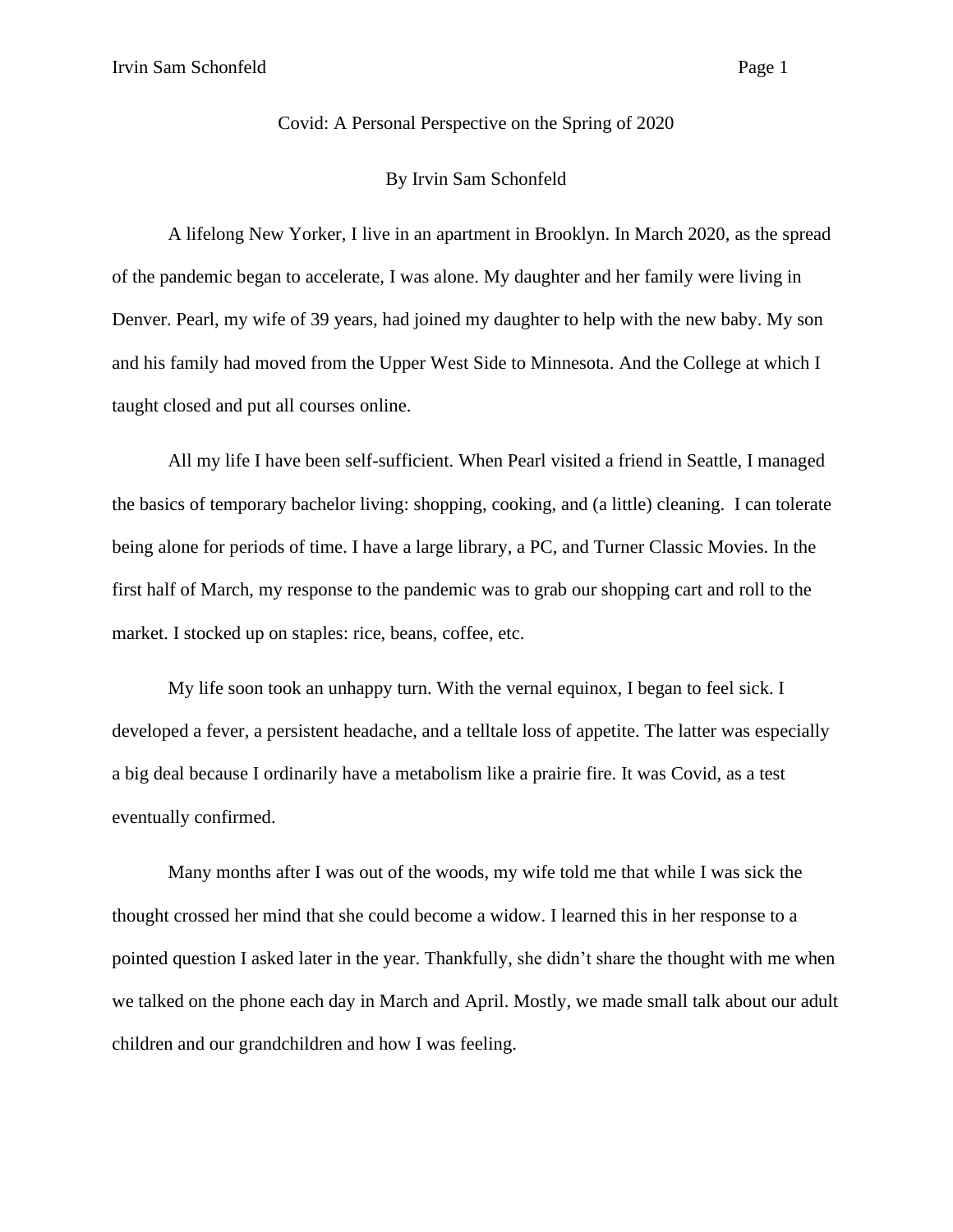I didn't want to go to Methodist Hospital, the hospital nearest our home. I didn't think I was as sick as the people whom the hospital was admitting those days in late March. Even if I decided to go to the hospital, I thought a triage nurse would turn me away. Patients had fevers of 102 and higher and my temperature was never higher than 100. I continued to teach my classes although I shortened them by fifteen minutes owing to that persistent headache. But the rhythm of periodically meeting students, even if my classes were online, was good for my morale.

The trees outside my window were beginning to bud. I dared not leave my apartment. Julia, my neighbor, had the key to my mailbox and placed my mail on my doormat. One of the only occasions I opened my front door was to briefly collect the mail sitting on the mat. As selfsufficient as I was, watching sunlight splatter my windows gave me a hankering to go outside. It is one thing not to have face-to-face contact with others, but another to lock myself up and deny myself the opportunity to walk—albeit alone—in the meadows in Prospect Park on a sunny day. I continued to remain at home.

I took my temperature each day. I weighed myself regularly. I lost weight. My daughter, a medical doctor, called me every morning. She badgered me to eat three squares every day even if I had to force myself and to drink lots of fluids. She and Jessie, a local doctor-friend, discussed my case. They arranged for Jessie to lend me a pulse oximeter, enabling me to measure my heart rate and blood oxygen. I had one on back-order—almost everything was on back-order then. Measuring my blood oxygen was important because of the damage Covid wreaks on the lungs. Fortunately, my daily oxygen readings and heart rate were in the normal range. My son ordered cases of ginger ale shipped to my apartment. That was the only thing that gave me an appetite, as meager as my appetite was. I was happy to connect with my pal Mickey on the telephone every evening.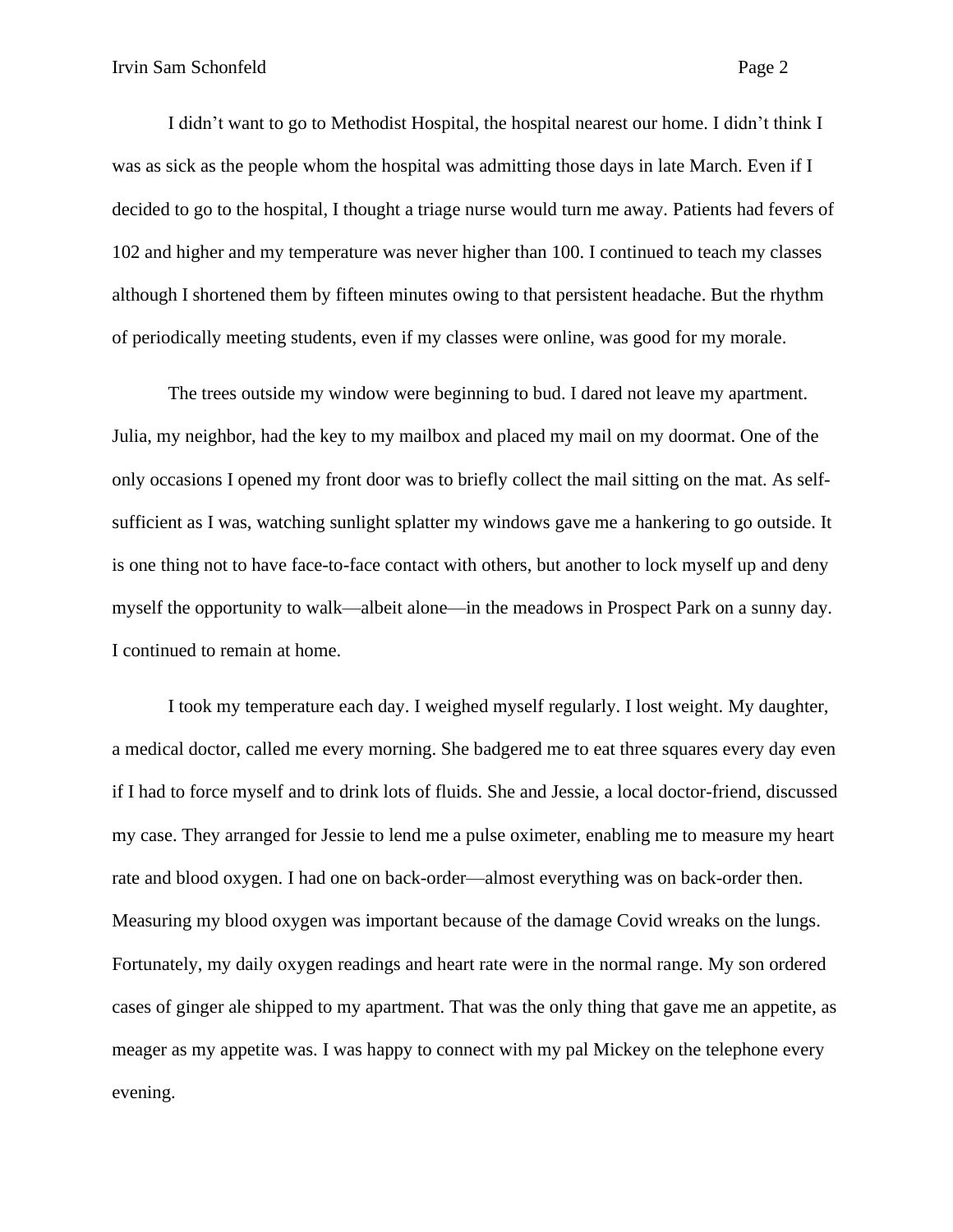On April 6, I woke up at 5 AM. I thought I was dreaming about swimming in Coney Island Creek. I was, sort of. I was soaked in sweat. My pajamas were drenched. The sheets and pillowcases were wet. I ran into the bathroom and took a shower. Then I put on a robe and felt fucking fine for the first time in a fortnight!

I took my temperature. The fever had broken. My headache was gone. I was actually hungry. I brewed coffee, cooked two eggs, and made toast, on which I slathered butter. I enjoyed that breakfast like no breakfast I had ever eaten before. I returned to my bedroom. I grabbed a pile of clothing and moved the pile into this empty-nester's second bedroom, having decided to sleep there. Then I returned to my bedroom. I stripped the bed and threw the linens and pajamas on the floor to let them dry. I let them lay on the floor for a week in case I shed virus. At the end of the week, I stuffed the linens in two giant laundry bags along with my clothes. I summoned a commercial laundry, instructing the service to use hot water.

My daughter insisted that I stay home for two weeks post-fever in case I was shedding virus. I reluctantly followed her directions. My pal Charley Kleinberg had traveled by Uber around Brooklyn until he found a pharmacy that would sell him several packs of facemasks. He dropped off a pack of masks at my apartment in anticipation of the day I would be able step outside. The pulse oximeter I had on back-order arrived after the fever broke. I returned the borrowed oximeter to my daughter's friend and lent mine to a couple whose adult daughter was sick—fortunately it turned out she didn't have Covid. My friend Mickey and I continued to talk every evening throughout the spring and summer.

I finally got to go outside, double-masked. As has been my habit on warm, sunny days, I donned a beige long-sleeved shirt, light pants, sunglasses, and a pale cap. When walking in Prospect Park, I looked like Claude Rains in *The Invisible Man*.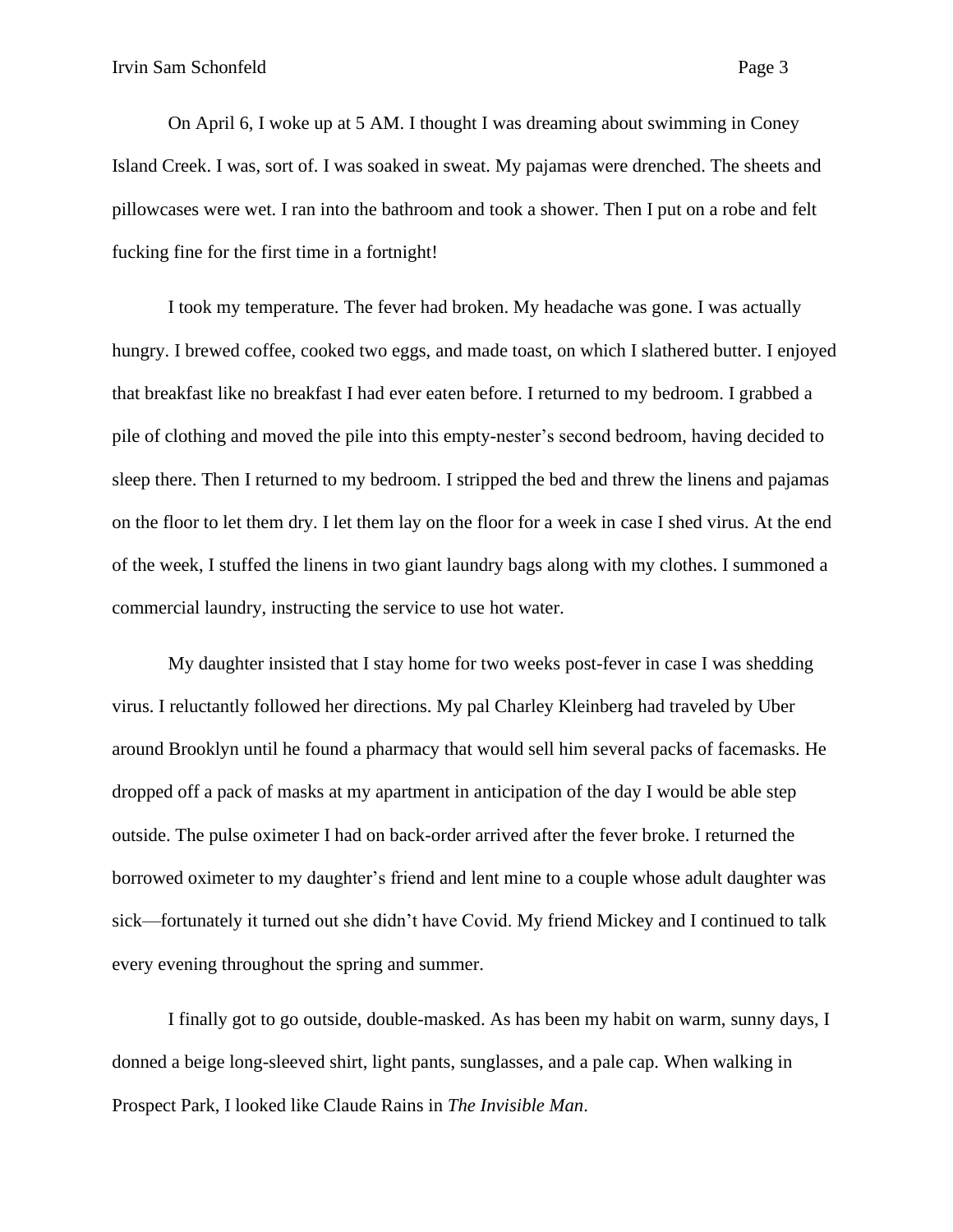## **Bill**

Having recovered, I called my friend Bill. He didn't answer. Every day for five straight days I called him but he didn't pick up the phone. Bill couldn't have been traveling; no one traveled back then.

Bill and I met long ago when we were both teachers. For me teaching in the New York City public schools was a stopover on a trip to somewhere else. For Bill, it was a career. I admired his dedication to helping a great many inner-city kids. He was beloved by his students, so much that when several of them had grown up, they asked him to be the godfather of their own children.

Bill wasn't answering his phone. I suspected that Covid caught up to him, like it caught up to me. After that fifth call, I phoned Coney Island Hospital, the medical center nearest his apartment, figuring that's where he ended up. The operator told me, yes, he was there. I anticipated that the operator would route my call to a room in a Covid unit. No, she did not. She routed my call to the psychiatric unit. Bill, who was single and lived in a small apartment, was depressed and having suicidal thoughts, having sheltered in place—alone—for two months. He had voluntarily put himself in the psych unit.

I called Bill every day. I felt relieved that he was safe. I called him each day, sometimes twice a day, until he was discharged. After his discharge, I continued to call him at home.

The effect of Covid on my circle of friends turned grimmer.

**Willy**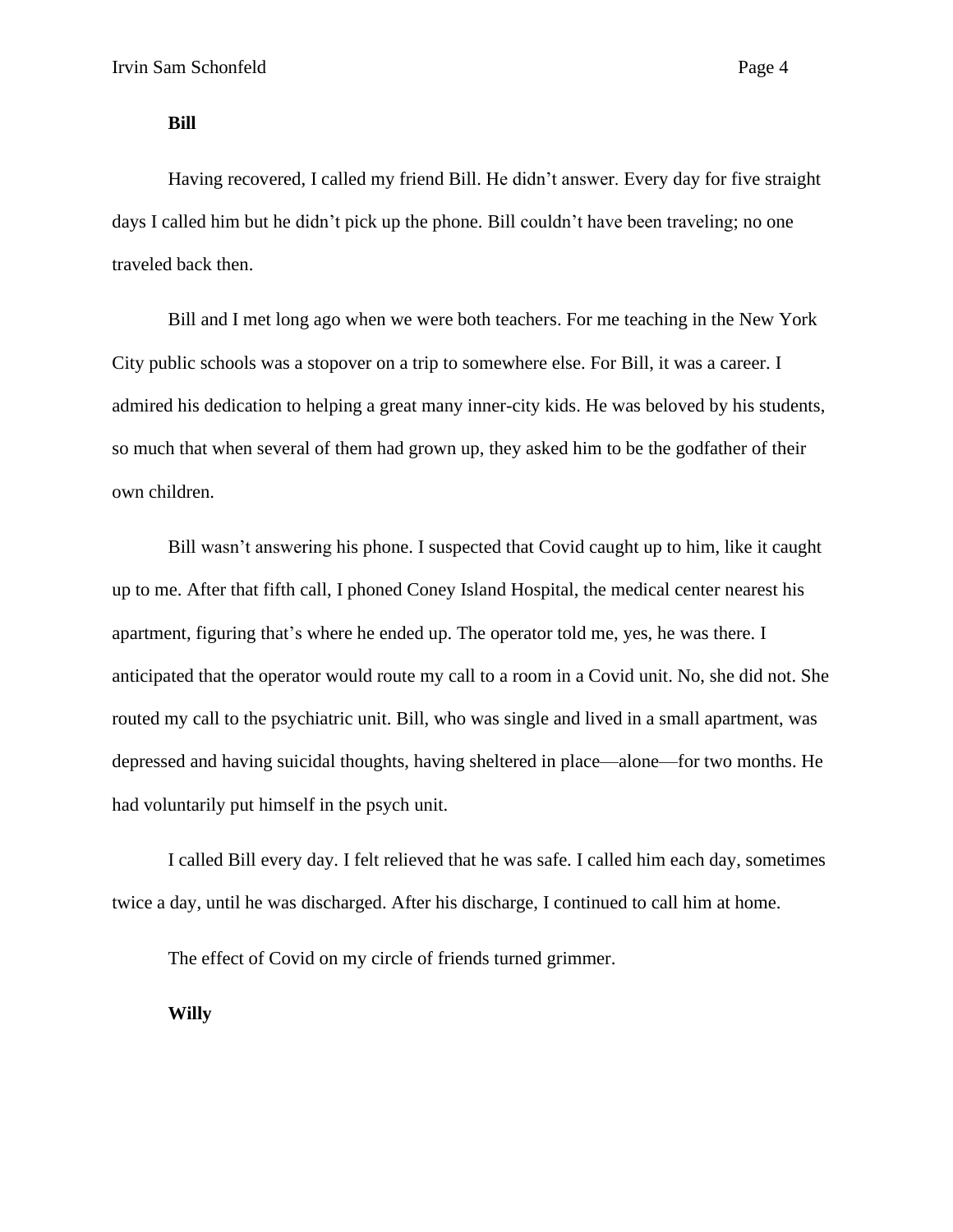Willy Helmreich was a friend and, like me, a professor at City College. I got to know Willy in the late 1980s when he was working on a book to be entitled *Against All Odds*. He wrote about the ways in which Holocaust survivors managed to adapt to life in the United States. I was intrigued by a brilliant idea Willy had. He observed that much of the research on survivors was written by psychiatrists who, naturally, emphasized psychopathology. But Willy thought that the people in psychiatrists' offices were unrepresentative of the totality of individuals making up the population of survivors. Consequently, he assembled a representative sample of survivors who lived in the U.S. For comparison purposes, he also assembled a sample of U.S.-born Jews who were otherwise demographically matched to the survivors. I got to know him when I offered to help with the data analysis. Willy found that the survivors got married and had children at the same rates as his comparison group. In equal measure, the survivors found jobs and went to work, despite having had their educations cut short by the *Shoah*. Sure, some had bad dreams. Who wouldn't? Willy showed that the survivors were amazingly normal. They showed remarkable resilience. I admired Willy for writing the book and was glad that I could help him in some small way.

There was another thing about Willy. It seemed a bit kooky. He was in his sixties when had finished walking every single street in New York City—6,000 miles! He wore out nine pairs of shoes *en route*. He wrote a book about the people he met while on those walks, people in bodegas, housing projects, gentrifying neighborhoods, and just on the streets. He showed how much more there is to New York than restaurants, museums, and Broadway shows. Willy was a friendly, voluble guy. He was great talker, which made for interesting interactions. The book is called *The New York Nobody Knows*.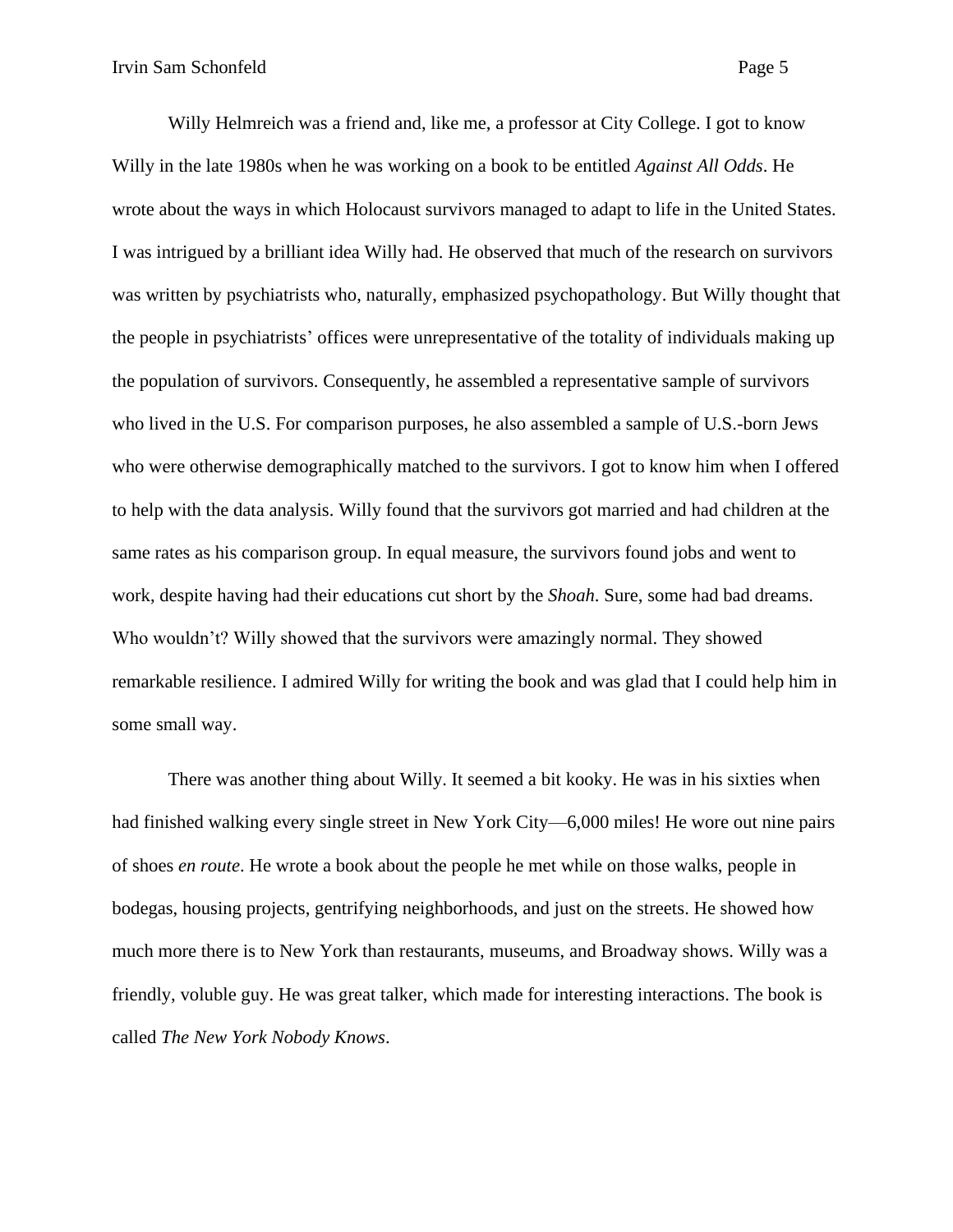When the College announced that Willy succumbed to Covid, I was shocked. I thought of Willy as the hardiest professor on the faculty. Who on the faculty could walk every street in New York City? Not me! Losing Willy was quite a blow. Not only to his family and friends. It was a loss to everyone at the College.

## **Brion**

I have another friend at the College. Henny Wong. Henny is a computer expert. If there were a software foul-up or a hardware failure, he knows what to do. He is also the proud father of two adult children. His 43-year-old son Brion had trained hard to become a chef. He could, for example, make crispy, boneless almond chicken, coated in beer batter, as well as cheeseburger spring rolls. Brion was quite accomplished and made the food pages. After landing executive chef jobs in Detroit, he moved to Florida to work in another restaurant. A colleague called me to quietly inform me that Henny's son succumbed to the virus. This was one of the most difficult condolence calls I ever made. I could not hold back tears when I called Henny and his wife.

## **Charley**

Then there was my friend Charley Kleinberg. He was the thoughtful guy who he dropped off the package of facemasks at my apartment after I got sick. Charley and I go all the way back to Samuel J. Tilden High School in Brooklyn in the 1960s. We sat in all the same honors math classes although Charley was the better mathematician. He also had another talent. He was a marvelous actor. With one spotlight on him, Charley, on the otherwise dark stage in our high school's auditorium, played Walter Mitty in a Tilden Drama Guild production. He acted out one of Walter's daydreams, wearing a funny hat while sitting in a chair, as if driving a car while daydreaming that he was piloting a U.S. Navy hydroplane. He got lots of laughs using gestures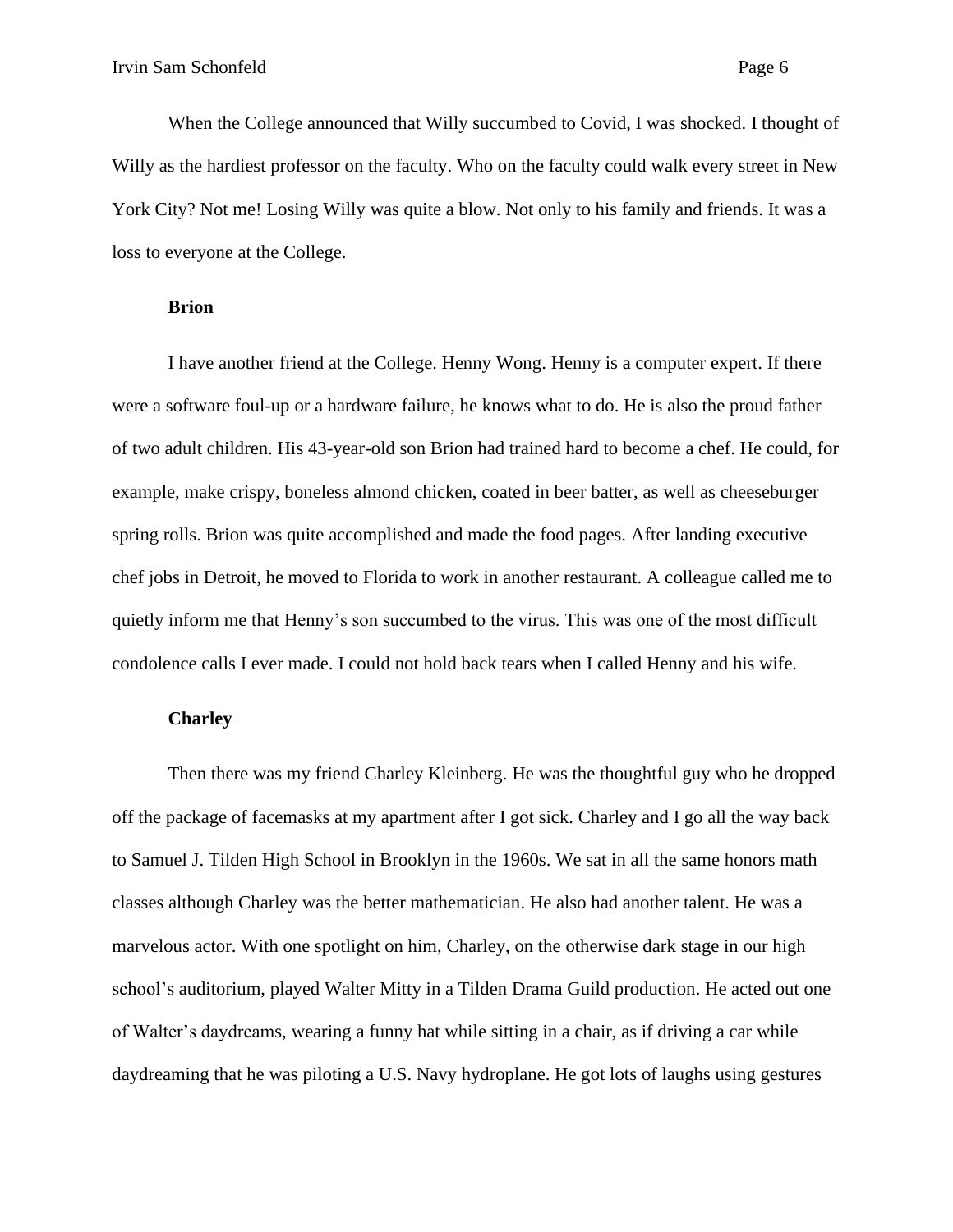and articulating the lines James Thurber wrote for him. To me, his performance was better than Danny Kaye's in the movie version of *The Secret Life of Walter Mitty*.

We were also at Brooklyn College at the same time but lost track of each other after graduation. We found each other again in the early 1990s and remained good friends ever since.

Charley was a talented in other ways as well. He pursued a doctorate in mathematics before switching fields and going to law school. Charley was first in his class in law school. He got a job in the Civil Division of the U.S. Attorney's Office for the Eastern District of New York. He also earned a doctorate in philosophy while working for the Eastern District. Charley had many accomplishments in the Eastern District, including successfully suing the stuffing out of the Gambino crime family. He switched to the Criminal Division, where he nailed white collar crooks. It was unprecedented enough to switch from the Civil Division to the Criminal Division, but Charley then switched back to the Civil Division for his last few years before retirement. At the wedding of my daughter, a cousin of my son-in-law recognized Charley and went over to him. The cousin is a Miami criminal defense attorney, who had gone against Charley. I could see in the cousin's eyes the respect he had for my friend.

Charley never lost his sense of humor. He kept a blow-up Bobo clown in his office, which he punched whenever he became frustrated. Charley and his wife Judi threw terrific Super Bowl parties although they had the tiniest TV, which I complained about year after year to no avail. The parties were graced with two six-foot-long Italian hero sandwiches. There was beer to wash down the Genoa salami. Of course, better than the game and the sandwiches was the company. Charley and I would occasionally have lunch at The Purity, a Park Slope diner. As we sat at a table, we would shoot the breeze about politics and share memories of the people we